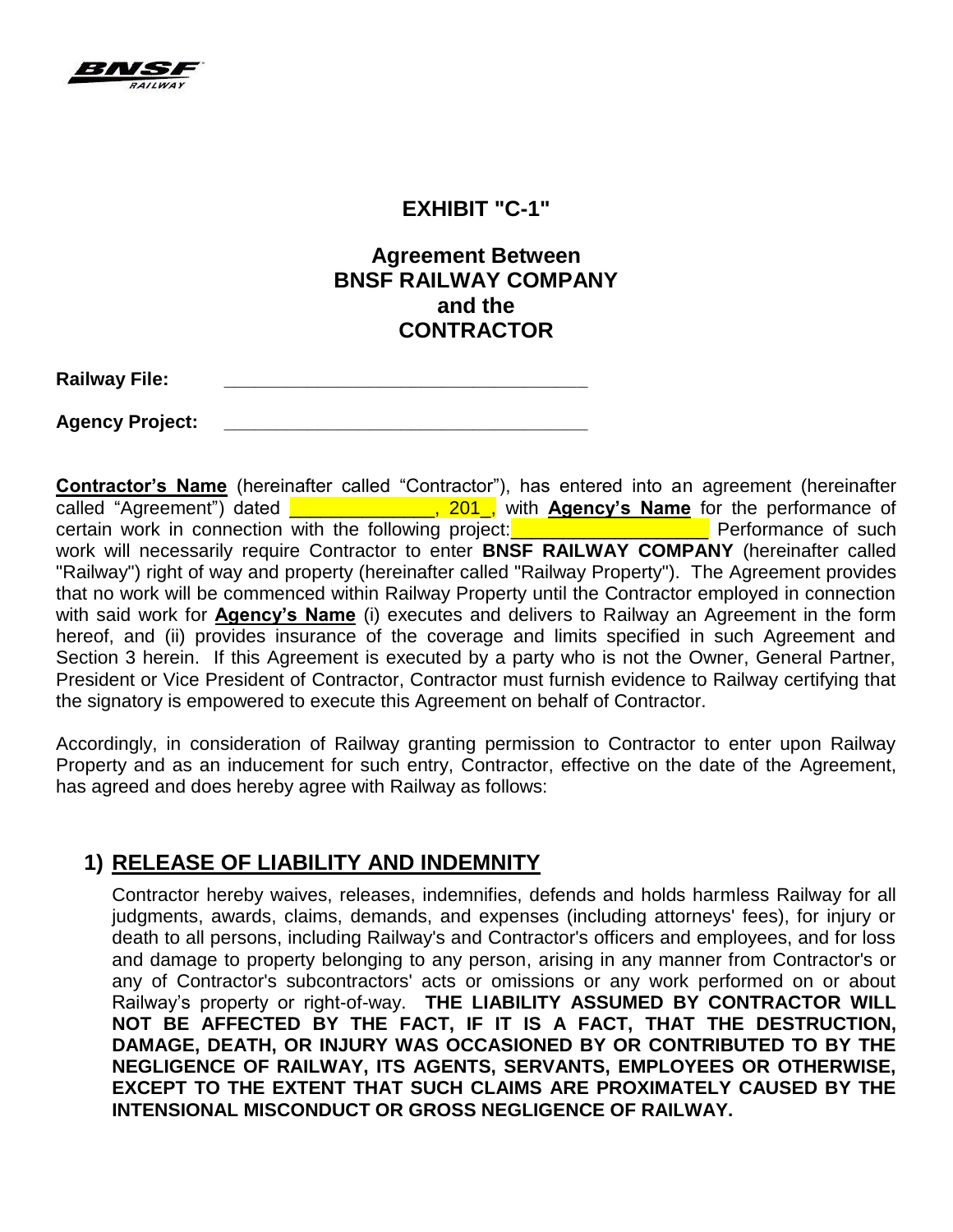

#### **THE INDEMNIFICATION OBLIGATION ASSUMED BY CONTRACTOR INCLUDES ANY CLAIMS, SUITS OR JUDGMENTS BROUGHT AGAINST RAILWAY UNDER THE FEDERAL EMPLOYEE'S LIABILITY ACT, INCLUDING CLAIMS FOR STRICT LIABILITY UNDER THE SAFETY APPLIANCE ACT OR THE LOCOMOTIVE INSPECTION ACT, WHENEVER SO CLAIMED.**

Contractor further agrees, at its expense, in the name and on behalf of Railway, that it will adjust and settle all claims made against Railway, and will, at Railway's discretion, appear and defend any suits or actions of law or in equity brought against Railway on any claim or cause of action arising or growing out of or in any manner connected with any liability assumed by Contractor under this Agreement for which Railway is liable or is alleged to be liable. Railway will give notice to Contractor, in writing, of the receipt or dependency of such claims and thereupon Contractor must proceed to adjust and handle to a conclusion such claims, and in the event of a suit being brought against Railway, Railway may forward summons and complaint or other process in connection therewith to Contractor, and Contractor, at Railway's discretion, must defend, adjust, or settle such suits and protect, indemnify, and save harmless Railway from and against all damages, judgments, decrees, attorney's fees, costs, and expenses growing out of or resulting from or incident to any such claims or suits.

In addition to any other provision of this Agreement, in the event that all or any portion of this Article shall be deemed to be inapplicable for any reason, including without limitation as a result of a decision of an applicable court, legislative enactment or regulatory order, the parties agree that this Article shall be interpreted as requiring Contractor to indemnify Railway to the fullest extent permitted by applicable law. **THROUGH THIS AGREEMENT THE PARTIES EXPRESSLY INTEND FOR CONTRACTOR TO INDEMNIFY RAILWAY FOR RAILWAY'S ACTS OF NEGLIGENCE.** 

It is mutually understood and agreed that the assumption of liabilities and indemnification provided for in this Agreement survive any termination of this Agreement.

## **2) TERM**

This Agreement is effective from the date of the Agreement until (i) the completion of the project set forth herein, and (ii) full and complete payment to Railway of any and all sums or other amounts owing and due hereunder.

## **3) INSURANCE**

Contractor shall, at its sole cost and expense, procure and maintain during the life of this Agreement the following insurance coverage:

A. Commercial General Liability insurance. This insurance shall contain broad form contractual liability with a combined single limit of a minimum of \$2,000,000 each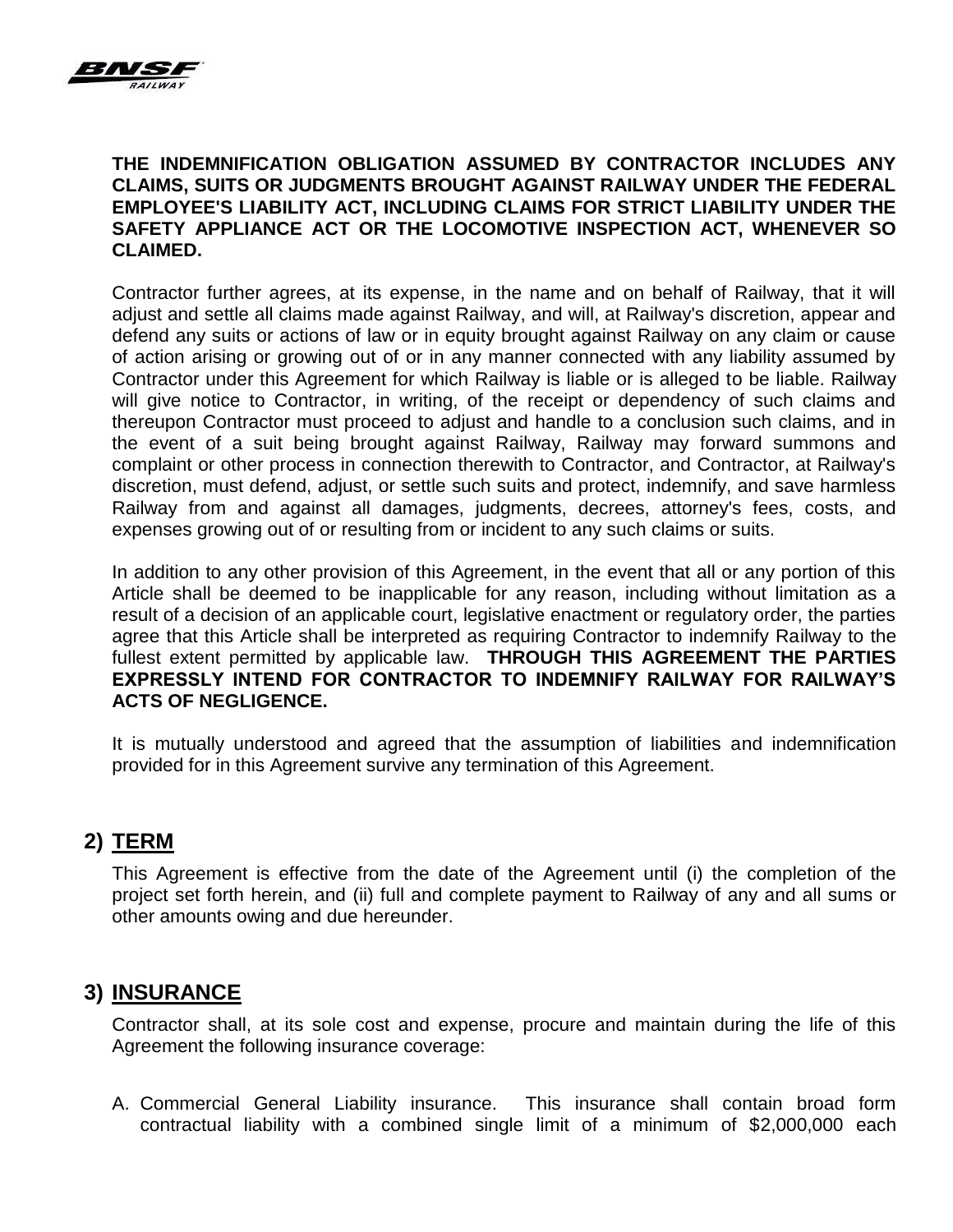

occurrence and an aggregate limit of at least \$4,000,000 but in no event less than the amount otherwise carried by the Contractor. Coverage must be purchased on a post 2004 ISO occurrence form or equivalent and include coverage for, but not limit to the following:

- ◆ Bodily Injury and Property Damage
- ◆ Personal Injury and Advertising Injury
- $\leftarrow$  Fire legal liability
- Products and completed operations

This policy shall also contain the following endorsements, which shall be indicated on the certificate of insurance:

- The definition of insured contract shall be amended to remove any exclusion or other limitation for any work being done within 50 feet of railroad property.
- Waver of subrogation in favor of and acceptable to Railway.
- Additional insured endorsement in favor of and acceptable to Railway.
- ◆ Separation of insureds.
- The policy shall be primary and non-contributing with respect to any insurance carried by Railway.

It is agreed that the workers' compensation and employers' liability related exclusions in the Commercial General Liability insurance policy(s) required herein are intended to apply to employees of the policy holder and shall not apply to *Railway* employees.

No other endorsements limiting coverage as respects obligations under this Agreement may be included on the policy with regard to the work being performed under this agreement.

- B. Business Automobile Insurance. This insurance shall contain a combined single limit of at least \$1,000,000 per occurrence, and include coverage for, but not limited to the following:
	- ◆ Bodily injury and property damage
	- ◆ Any and all vehicles owned, used or hired

The policy shall also contain the following endorsements or language, which shall be indicated on the certificate of insurance:

- Waiver of subrogation in favor of and acceptable to Railway.
- Additional insured endorsement in favor of and acceptable to Railway.
- ◆ Separation of insureds.
- The policy shall be primary and non-contributing with respect to any insurance carried by Railway.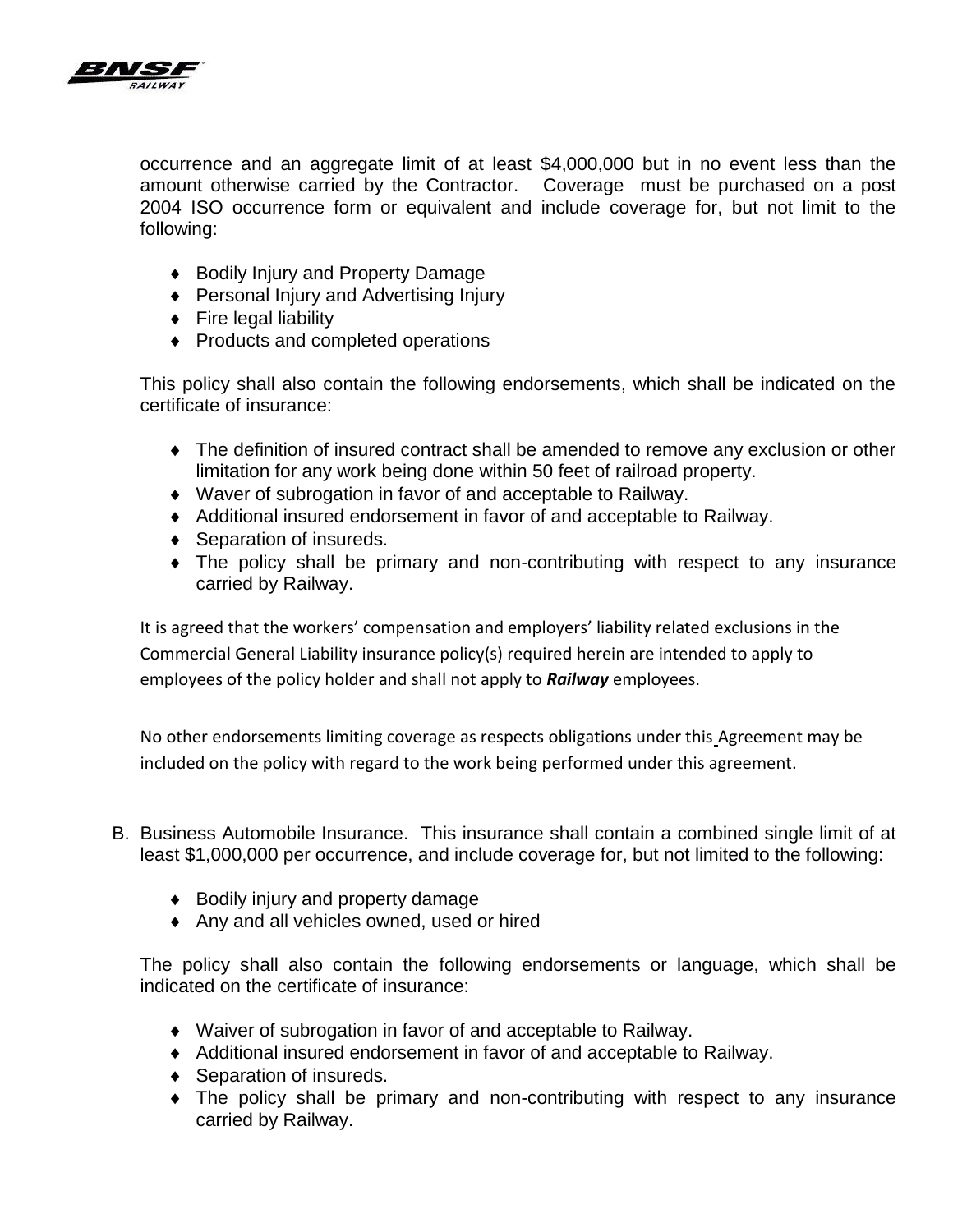

- C. Workers Compensation and Employers Liability insurance including coverage for, but not limited to:
	- Contractor's statutory liability under the worker's compensation laws of the state(s) in which the work is to be performed. If optional under State law, the insurance must cover all employees anyway.
	- Employers' Liability (Part B) with limits of at least \$500,000 each accident, \$500,000 by disease policy limit, \$500,000 by disease each employee.

This policy shall also contain the following endorsements or language, which shall be indicated on the certificate of insurance:

- Waiver of subrogation in favor of and acceptable to Railway.
- D. Railroad Protective Liability insurance naming only the *Railway* as the Insured with coverage of at least \$2,000,000 per occurrence and \$6,000,000 in the aggregate. The policy Must be issued on a standard ISO form CG 00 35 12 04 and include the following:
	- Endorsed to include the Pollution Exclusion Amendment
	- Endorsed to include the Limited Seepage and Pollution Endorsement.
	- Endorsed to remove any exclusion for punitive damages.
	- No other endorsements restricting coverage may be added.
	- The original policy must be provided to the *Railway* prior to performing any work or services under this Agreement
	- Definition of "Physical Damage to Property" shall be endorsed to read: "means direct and accidental loss of or damage to all property owned by any named insured and all property in any named insured' care, custody, and control arising out of the acts or omissions of the contractor named on the Declarations.

In lieu of providing a Railroad Protective Liability Policy, Licensee may participate (if available) in Railway's Blanket Railroad Protective Liability Insurance Policy.

#### **Other Requirements:**

Where allowable by law, all policies (applying to coverage listed above) shall contain no exclusion for punitive damages.

Contractor agrees to waive its right of recovery against *Railway* for all claims and suits against **Railway**. In addition, its insurers, through the terms of the policy or policy endorsement, waive their right of subrogation against *Railway* for all claims and suits. Contractor further waives its right of recovery, and its insurers also waive their right of subrogation against *Railway* for loss of its owned or leased property or property under Contractor's care, custody or control.

Allocated Loss Expense shall be in addition to all policy limits for coverages referenced above.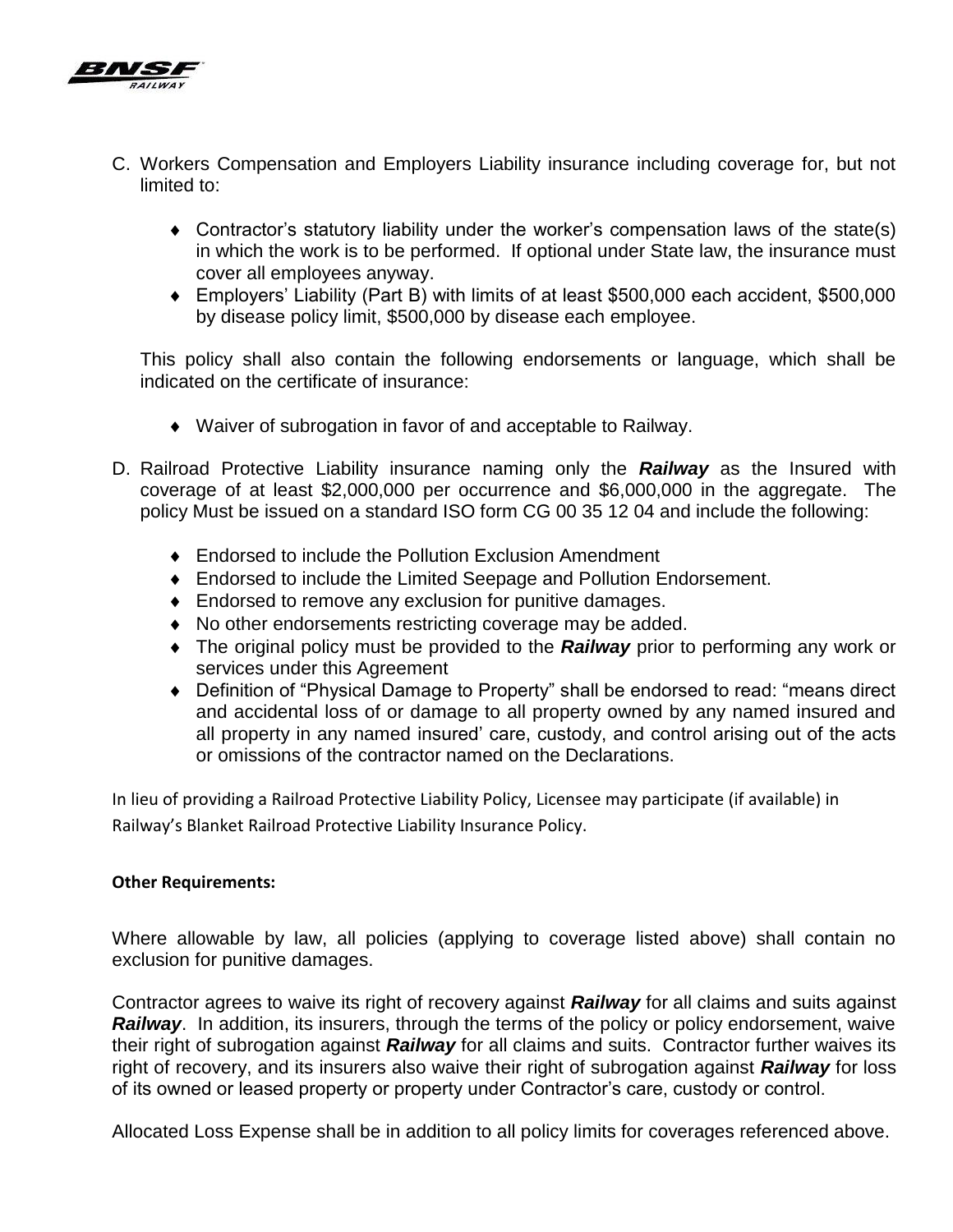

Contractor is not allowed to self-insure without the prior written consent of *Railway.* If granted by *Railway*, any self-insured retention or other financial responsibility for claims shall be covered directly by Contractor in lieu of insurance. Any and all *Railway* liabilities that would otherwise, in accordance with the provisions of this Agreement, be covered by Contractor's insurance will be covered as if Contractor elected not to include a deductible, self-insured retention or other financial responsibility for claims.

Prior to commencing services, Contractor shall furnish to *Railway* an acceptable certificate(s) of insurance from an authorized representative evidencing the required coverage(s), endorsements, and amendments. The certificate should be directed to the following address:

> BNSF Railway Company c/o CertFocus P.O. Box 140528 Kansas City, MO 64114 Toll Free: 877-576-2378 Fax number: 817-840-7487 Email: [BNSF@certfocus.com](mailto:BNSF@certfocus.com) [www.certfocus.com](http://www.certfocus.com/)

Contractor shall notify *Railway* in writing at least 30 days prior to any cancellation, nonrenewal, substitution or material alteration.

Any insurance policy shall be written by a reputable insurance company acceptable to *Railway* or with a current Best's Guide Rating of A- and Class VII or better, and authorized to do business in the state(s) in which the service is to be provided.

If coverage is purchased on a "claims made" basis, Contractor hereby agrees to maintain coverage in force for a minimum of three years after expiration, cancellation or termination of this Agreement. Annually Contractor agrees to provide evidence of such coverage as required hereunder.

Contractor represents that this Agreement has been thoroughly reviewed by Contractor's insurance agent(s)/broker(s), who have been instructed by Contractor to procure the insurance coverage required by this Agreement.

Not more frequently than once every five years, *Railway* may reasonably modify the required insurance coverage to reflect then-current risk management practices in the railroad industry and underwriting practices in the insurance industry.

If any portion of the operation is to be subcontracted by Contractor, Contractor shall require that the subcontractor shall provide and maintain insurance coverage(s) as set forth herein,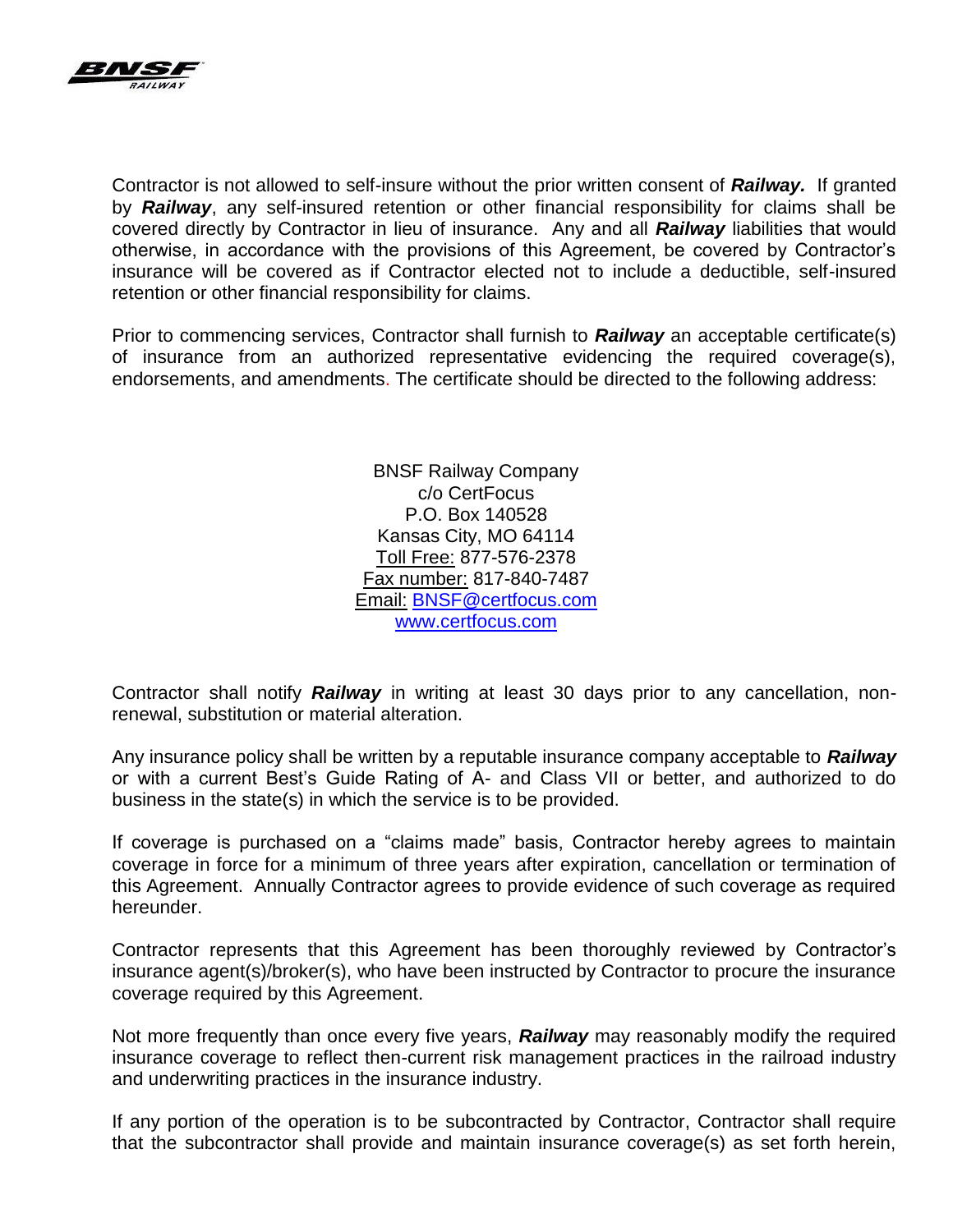

naming *Railway* as an additional insured, and shall require that the subcontractor shall release, defend and indemnify *Railway* to the same extent and under the same terms and conditions as Contractor is required to release, defend and indemnify *Railway* herein.

Failure to provide evidence as required by this section shall entitle, but not require, *Railway* to terminate this Agreement immediately. Acceptance of a certificate that does not comply with this section shall not operate as a waiver of Contractor's obligations hereunder.

The fact that insurance (including, without limitation, self-insurance) is obtained by Contractor shall not be deemed to release or diminish the liability of Contractor including, without limitation, liability under the indemnity provisions of this Agreement. Damages recoverable by *Railway* shall not be limited by the amount of the required insurance coverage.

In the event of a claim or lawsuit involving *Railway* arising out of this agreement, Contractor will make available any required policy covering such claim or lawsuit.

These insurance provisions are intended to be a separate and distinct obligation on the part of the Contractor. Therefore, these provisions shall be enforceable and Contractor shall be bound thereby regardless of whether or not indemnity provisions are determined to be enforceable in the jurisdiction in which the work covered hereunder is performed.

For purposes of this section, *Railway* shall mean "Burlington Northern Santa Fe LLC", "BNSF Railway Company" and the subsidiaries, successors, assigns and affiliates of each.

## **4) SALES AND OTHER TAXES**

In the event applicable sales taxes of a state or political subdivision of a state of the United States are levied or assessed in connection with and directly related to any amounts invoiced by Contractor to Railway ("Sales Taxes"), Railway shall be responsible for paying only the Sales Taxes that Contractor separately states on the invoice or other billing documents provided to Railway; *provided, however,* that (i) nothing herein shall preclude Railway from claiming whatever Sales Tax exemptions are applicable to amounts Contractor bills Railway, (ii) Contractor shall be responsible for all sales, use, excise, consumption, services and other taxes which may accrue on all services, materials, equipment, supplies or fixtures that Contractor and its subcontractors use or consume in the performance of this Agreement, (iii) Contractor shall be responsible for Sales Taxes (together with any penalties, fines or interest thereon) that Contractor fails to separately state on the invoice or other billing documents provided to Railway or fails to collect at the time of payment by Railway of invoiced amounts (except where Railway claims a Sales Tax exemption), and (iv) Contractor shall be responsible for Sales Taxes (together with any penalties, fines or interest thereon) if Contractor fails to issue separate invoices for each state in which Contractor delivers goods, provides services or, if applicable, transfers intangible rights to Railway.

Upon request, Contractor shall provide Railway satisfactory evidence that all taxes (together with any penalties, fines or interest thereon) that Contractor is responsible to pay under this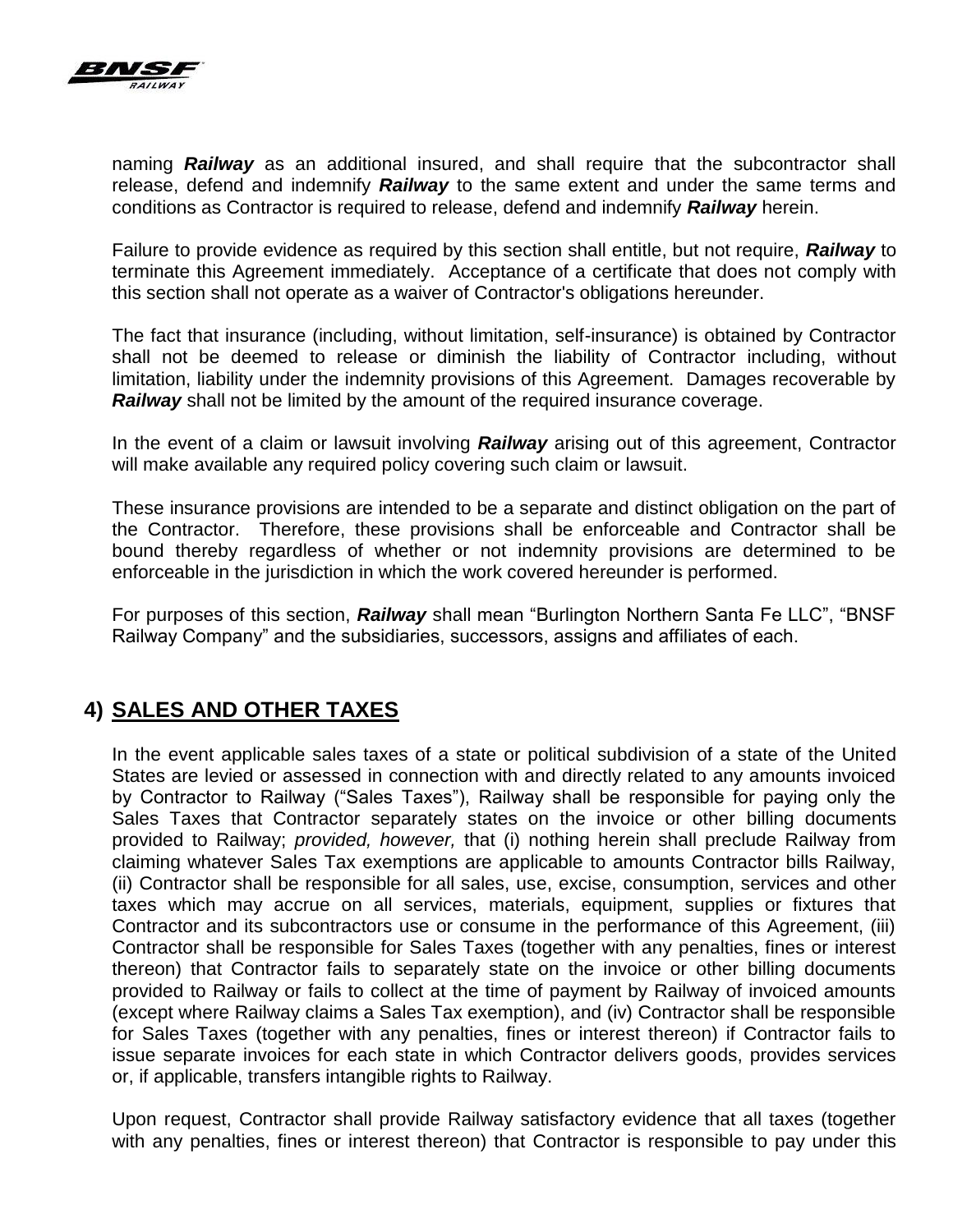

Agreement have been paid. If a written claim is made against Contractor for Sales Taxes with respect to which Railway may be liable for under this Agreement, Contractor shall promptly notify Railway of such claim and provide Railway copies of all correspondence received from the taxing authority. Railway shall have the right to contest, protest, or claim a refund, in Railway's own name, any Sales Taxes paid by Railway to Contractor or for which Railway might otherwise be responsible for under this Agreement; provided, however, that if Railway is not permitted by law to contest any such Sales Tax in its own name, Contractor shall, if requested by Railway at Railway's sole cost and expense, contest in Contractor's own name the validity, applicability or amount of such Sales Tax and allow Railway to control and conduct such contest.

Railway retains the right to withhold from payments made under this Agreement amounts required to be withheld under tax laws of any jurisdiction. If Contractor is claiming a withholding exemption or a reduction in the withholding rate of any jurisdiction on any payments under this Agreement, before any payments are made (and in each succeeding period or year as required by law), Contractor agrees to furnish to Railway a properly completed exemption form prescribed by such jurisdiction. Contractor shall be responsible for any taxes, interest or penalties assessed against Railway with respect to withholding taxes that Railway does not withhold from payments to Contractor.

## **5) EXHIBIT "C" CONTRACTOR REQUIREMENTS**

The Contractor must observe and comply with all provisions, obligations, requirements and limitations contained in the Agreement, and the Contractor Requirements set forth on Exhibit "C" attached to the Agreement and this Agreement, including, but not be limited to, payment of all costs incurred for any damages to Railway roadbed, tracks, and/or appurtenances thereto, resulting from use, occupancy, or presence of its employees, representatives, or agents or subcontractors on or about the construction site. Contractor shall execute a Temporary Construction Crossing Agreement or Private Crossing Agreement [\(http://www.bnsf.com/communities/faqs/permits-real-estate/\)](http://www.bnsf.com/communities/faqs/permits-real-estate/), for any temporary crossing requested to aid in the construction of this Project, if approved by BNSF.

# **6) TRAIN DELAY**

Contractor is responsible for and hereby indemnifies and holds harmless Railway (including its affiliated railway companies, and its tenants) for, from and against all damages arising from any unscheduled delay to a freight or passenger train which affects Railway's ability to fully utilize its equipment and to meet customer service and contract obligations. Contractor will be billed, as further provided below, for the economic losses arising from loss of use of equipment, contractual loss of incentive pay and bonuses and contractual penalties resulting from train delays, whether caused by Contractor, or subcontractors, or by the Railway performing work under this Agreement. Railway agrees that it will not perform any act to unnecessarily cause train delay.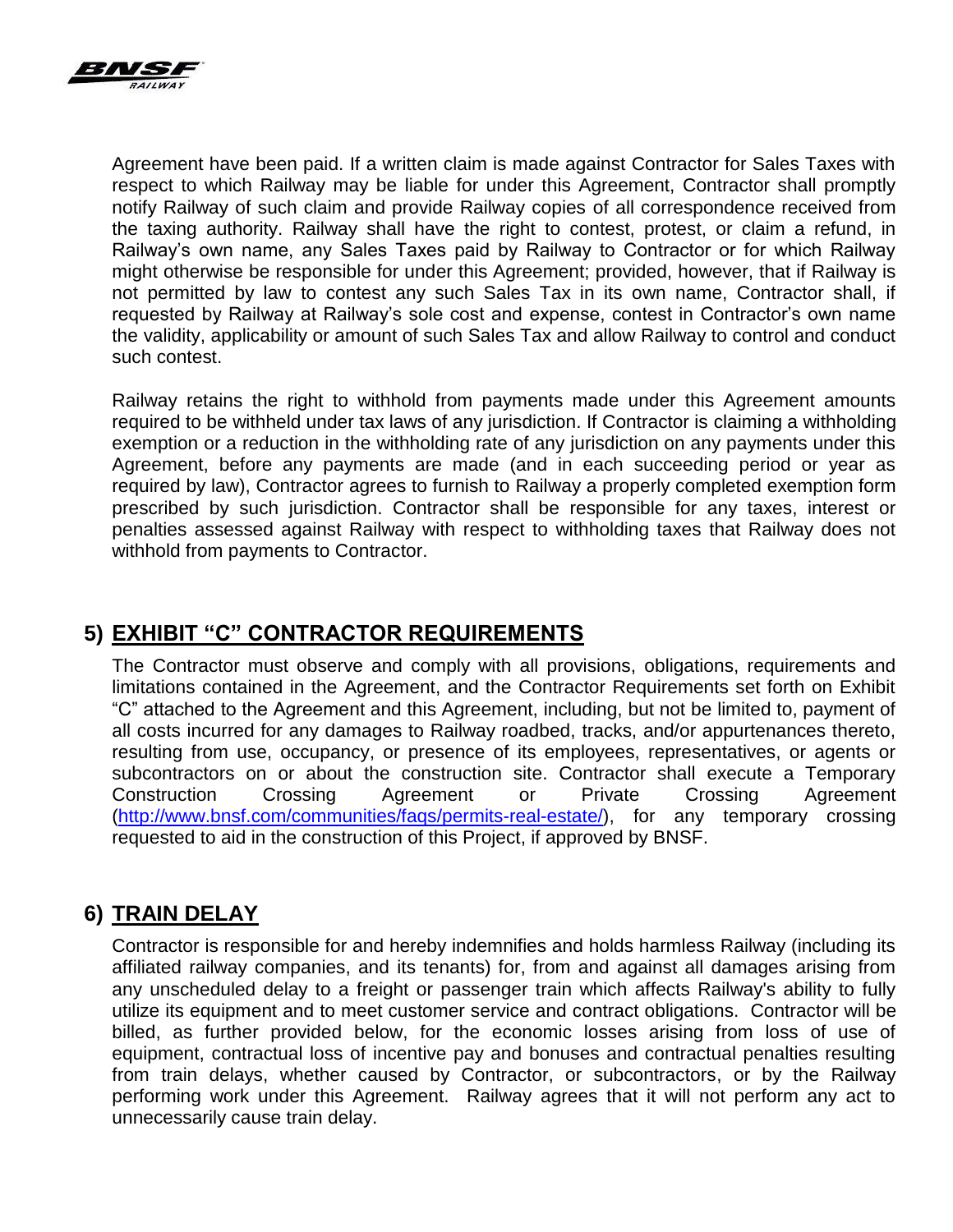

For loss of use of equipment, Contractor will be billed the current freight train hour rate per train as determined from Railway's records. Any disruption to train traffic may cause delays to multiple trains at the same time for the same period.

Additionally, the parties acknowledge that passenger, U.S. mail trains and certain other grain, intermodal, coal and freight trains operate under incentive/penalty contracts between Railway and its customer(s). Under these arrangements, if Railway does not meet its contract service commitments, Railway may suffer loss of performance or incentive pay and/or be subject to penalty payments. Contractor is responsible for any train performance and incentive penalties or other contractual economic losses actually incurred by Railway which are attributable to a train delay caused by Contractor or its subcontractors.

The contractual relationship between Railway and its customers is proprietary and confidential. In the event of a train delay covered by this Agreement, Railway will share information relevant to any train delay to the extent consistent with Railway confidentiality obligations. The rate then in effect at the time of performance by the Contractor hereunder will be used to calculate the actual costs of train delay pursuant to this agreement.

Contractor and its subcontractors must give Railway's representative ( \_\_\_\_\_ (\_\_) weeks advance notice of the times and dates for proposed work windows. Railway and Contractor will establish mutually agreeable work windows for the project. Railway has the right at any time to revise or change the work windows due to train operations or service obligations. Railway will not be responsible for any additional costs or expenses resulting from a change in work windows. Additional costs or expenses resulting from a change in work windows shall be accounted for in Contractor's expenses for the project.

Contractor and subcontractors must plan, schedule, coordinate and conduct all Contractor's work so as to not cause any delays to any trains.